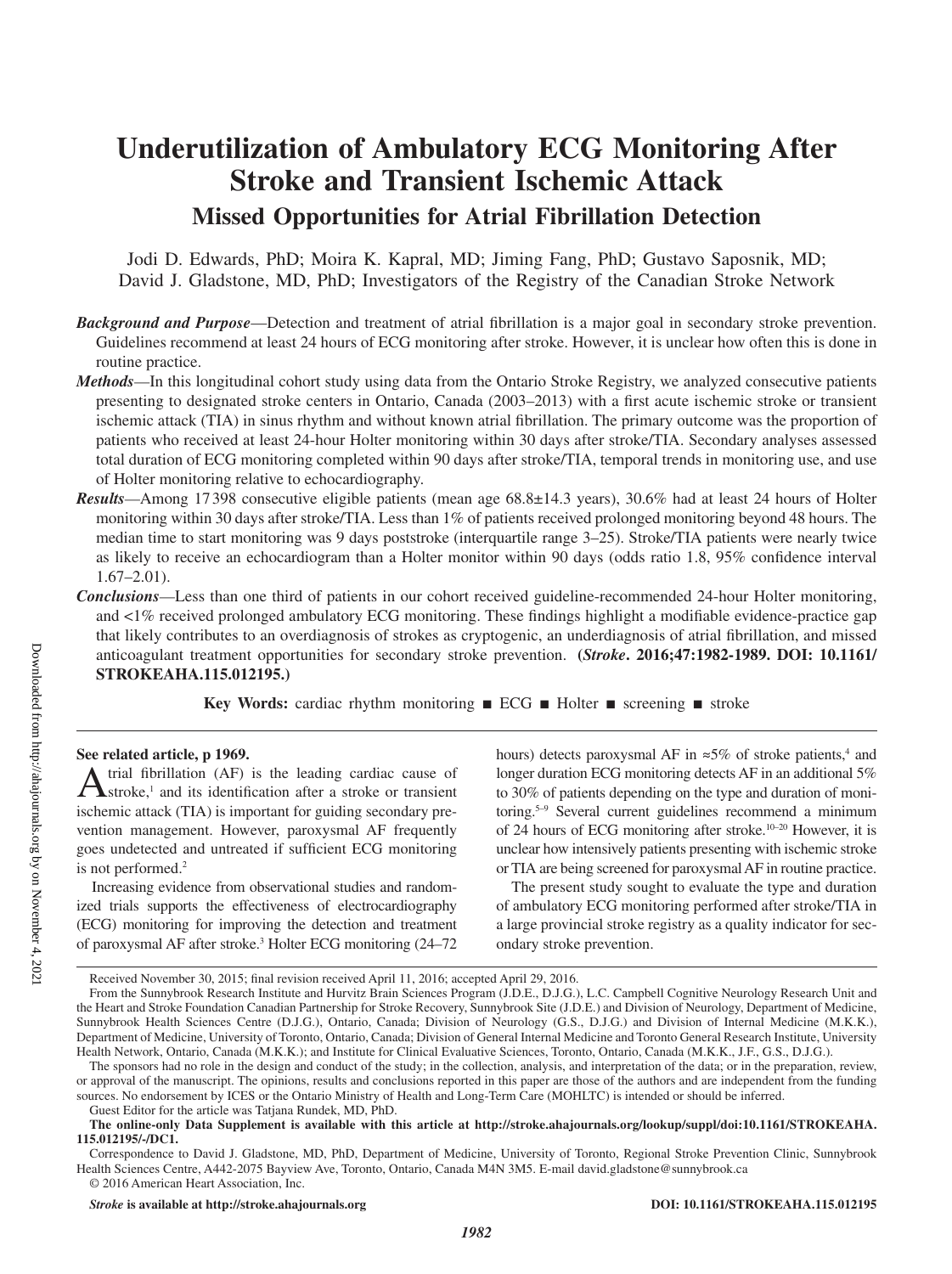## **Methods**

## **Study Design and Data Sources**

This cohort study (2003–2013) used data from the Ontario Stroke Registry linked with administrative health data from the province of Ontario, Canada. This registry is authorized under provincial privacy legislation to perform data collection without individual patient consent and prospectively captures all consecutive patients with acute stroke or TIA presenting to the emergency department (ED) of 12 designated stroke centers. Details of the registry methodology have previously been described.21 This study was approved by the Research Ethics Board at Sunnybrook Health Sciences Center.

Using unique encoded patient identifiers, we linked the stroke registry to administrative databases housed at the Institute for Clinical Evaluative Sciences to obtain data for diagnostic procedures and outcomes. We captured the use of currently available and reimbursed ambulatory ECG monitors in Ontario, including Holter monitoring (24, 48, and >60 hours) and 14-day event loop recorders, by linkage to the Ontario Health Insurance Plan database. This database provides data on physician claims for universally available government-funded hospital services, physician visits, and diagnostic tests for all of Ontario's ≈12 million registered residents (see Table I in the onlineonly Data Supplement). We used the Canadian Institute for Health Information Discharge Abstract Database to document readmissions for stroke (ICD-10 codes: I630-I635, I637-I639, I64) within 90 days of the index admission and the Ontario Registered Persons Database to obtain out-of-hospital mortality data for all deaths within 90 days of the index admission.

#### **Eligibility Criteria**

We identified all consecutive patients with a first-ever acute arterial ischemic stroke or TIA presenting to the ED of designated stroke centers in Ontario from July 1, 2003, to March 31, 2013. To maximize specificity for the diagnosis of TIA, we only included TIA events with documented motor or speech presentation. To ensure that patients in the study cohort represented reasonable candidates for ECG monitoring, we excluded patients with known AF (previous history of AF or AF documented on admission ECG in the ED); pacemaker; history of prior stroke or TIA; any index stroke occurring in hospital or attributed to cervicocephalic artery dissection, vasculitis, or cerebral venous thrombosis; or documentation of a palliative care plan after stroke. To ensure that the study population focused primarily on those with an undetermined etiology, we excluded those who underwent carotid endarterectomy or carotid stenting within 90 days of the index event from all analyses, with the exception of comparisons between Holter monitoring and other diagnostic investigations.

#### **Outcomes**

The primary outcome was the proportion of patients who received at least 24-hour Holter monitoring within 30 days of their index stroke or TIA. Secondary outcomes included (1) the proportion of patients receiving single or multiple Holter studies for a maximum cumulative ECG monitoring duration of 24, 48, or >60 hours within 7, 30, or 90 days after stroke/TIA; (2) the proportion of patients receiving prolonged ECG monitoring with an event loop recorder within 7, 30, or 90 days after stroke/TIA.

Primary and secondary outcomes were analyzed both for the full study cohort and according to the following prespecified subgroups: (1) patients admitted to hospital versus those discharged from the ED; and (2) ideal candidates for AF screening, defined as those with a nonlacunar stroke event, who were discharged alive to home, inpatient rehabilitation, or another acute care hospital with a discharge modified Rankin scale score of 0 to 3 (ie, ambulatory without severe disability) versus the remainder of the study cohort.

We also conducted secondary analyses to evaluate factors associated with the primary outcome of 24-hour Holter monitoring within 30 days poststroke/TIA, assess temporal trends in monitoring use over the study period, and compare the proportion of patients undergoing

at least 24-hour Holter monitoring to those undergoing other diagnostic procedures, including brain imaging with either computed tomography or magnetic resonance imaging, and echocardiography with either transthoracic or transesophageal echocardiography within 30 days after stroke/TIA.

Because inpatient telemetry was not routinely available in Ontario inpatient stroke units until recently, information on telemetry is not captured in these analyses. To assess the potential for bias in the exclusion of telemetry as an outcome, we surveyed the participating hospitals to determine whether routine inpatient telemetry was available for stroke patients during the study period.

## **Statistical Analyses**

We generated frequency statistics to characterize the study cohort and used independent sample *t* tests and Chi-square testing to compare patients who underwent monitoring with those who did not on all continuous and categorical variables.

For the assessment of the primary outcome, we calculated the overall proportion of patients undergoing at least 24-hour Holter monitoring within 30 days after stroke or TIA. For secondary outcomes, we calculated the proportions of patients undergoing monitoring of different durations (24, 48, and >60 hours; total cumulative monitoring durations if patients had multiple monitors) within 7, 30, and 90 days after stroke or TIA. Chi-square testing was used to compare these proportions among prespecified subgroups.

We used cause-specific competing risk multivariable Cox regression to model patient factors affecting the rate of at least 24 hours of Holter monitoring within 30 days after stroke/TIA, adjusting for the competing risks of death and readmission for stroke before monitoring. Trend tests were used to evaluate changes in monitoring rates over the study period. McNemar  $\chi^2$  testing was used to compare the proportions of patients who underwent at least 24 hours of Holter monitoring with those who underwent brain imaging or echocardiography within 30 days from the date of the index stroke/TIA, and an unadjusted odds ratio was calculated to determine the likelihood of undergoing Holter monitoring versus echocardiography after stroke/TIA. SAS version 9.4 (SAS Institute Inc, Cary, NC) was used for all data analyses. All tests were 2-tailed, and *P* values <0.05 were considered significant.

#### **Results**

The cohort comprised 17398 patients with a first acute ischemic stroke or TIA who met the eligibility criteria and were considered potential candidates for ECG monitoring for AF detection (Table 1). The mean age was 68.8±14.3 years, 62.8% had a history of hypertension, and 88.2% were functionally independent before the index event. The index event was an ischemic stroke in 75% of the patients and TIA in 25%. Two thirds (67.7%) of patients were hospitalized, with a median length of stay of 4 days (interquartile range: 0–10). Of those hospitalized, the majority (78.8%) had a modified Rankin Scale score of ≤3, indicating moderate, slight, or no disability, and 82.6% were discharged home or to inpatient rehabilitation (Table 1). Significant differences between those who did or did not undergo 24-hour Holter monitoring within 30 days of stroke or TIA were observed for several patient characteristics (Table 1).

Analysis of the primary outcome indicated that 30.6% (95% confidence interval [CI] 29.8–31.4) of patients underwent at least 24 hours of Holter monitoring within 30 days after stroke/TIA (Table 2). Analysis of secondary outcomes indicated that among those who underwent monitoring within 7, 30, or 90 days of the index event, studies were almost exclusively restricted to 24- or 48-hour Holter recordings. Less than 1% of patients received prolonged ECG monitoring with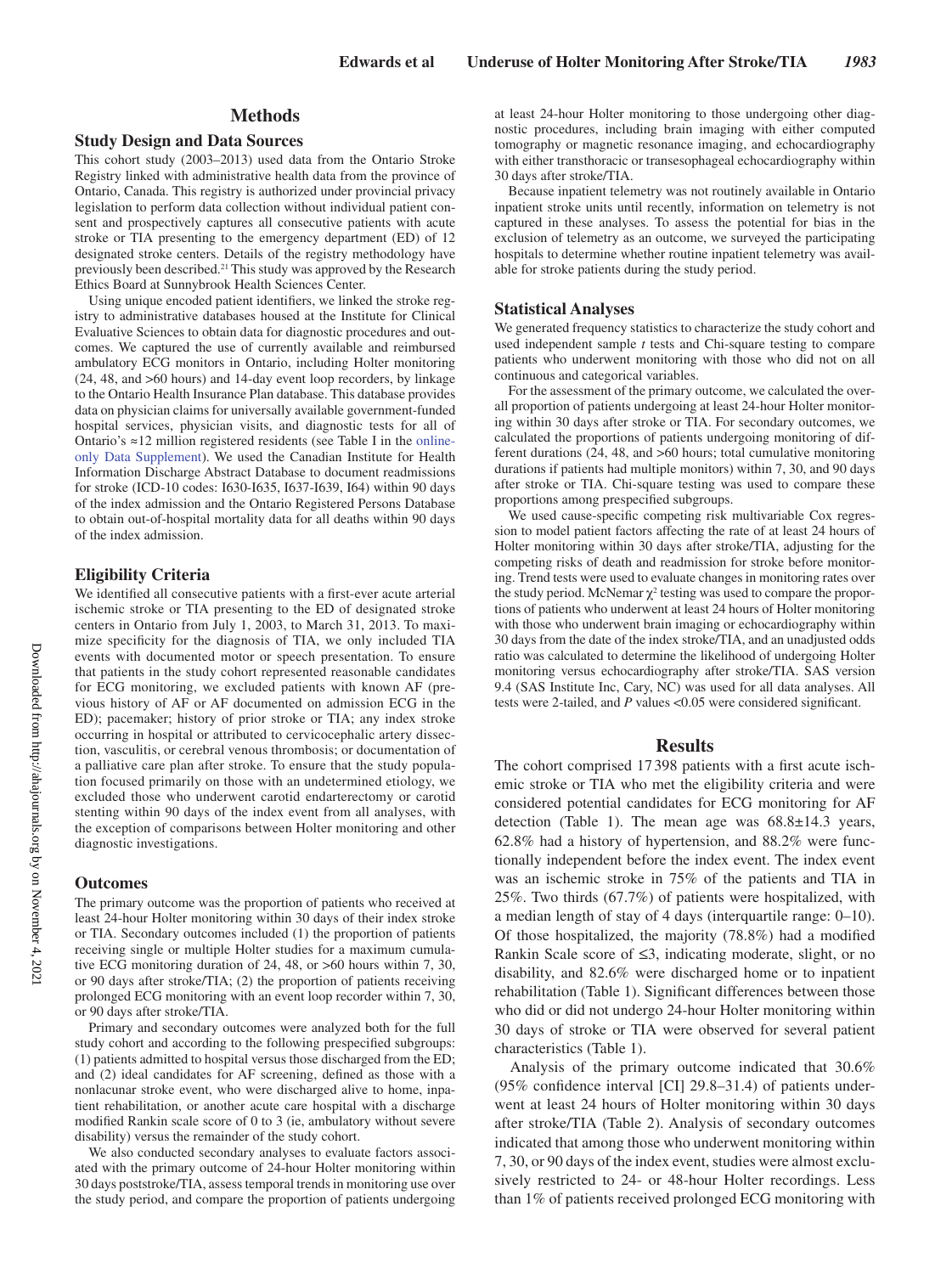**Table 1. Characteristics of Study-Eligible Patients Presenting to Registry Stroke Center Hospitals in Ontario With a First Acute Arterial Ischemic Stroke or TIA Who Were Eligible for ECG Monitoring (N=17 398) and Separately for Those Who Did (N=3749) and Did Not (N=13 649) Undergo 24-Hour ECG Monitoring Within 30 Days, From 2003 to 2013**

| Factor                               | <b>Total Cohort,</b><br>$(N=17398)$ , N $(\%)$ | <b>Received ECG Monitoring</b><br>$(N=3749)$ , N $(\% )$ | Did Not Receive ECG<br>Monitoring<br>$(N=13649)$ , N $(\%)$ | P Value* |
|--------------------------------------|------------------------------------------------|----------------------------------------------------------|-------------------------------------------------------------|----------|
| Age (mean, SD)                       | 68.84±14.33                                    | 69.32±13.55                                              | $68.71 \pm 14.54$                                           | 0.02     |
| Female                               | 7994 (45.9)                                    | 1675 (44.7)                                              | 6319 (46.3)                                                 | 0.07     |
| Rural residence                      | 1814 (10.4)                                    | 281 (7.5)                                                | 1533 (11.2)                                                 | < 0.001  |
| Index event                          |                                                |                                                          |                                                             |          |
| Ischemic stroke                      | 13050 (75.0)                                   | 2961 (79.0)                                              | 10089 (73.9)                                                |          |
| <b>TIA</b>                           | 4348 (25.0)                                    | 788 (21.0)                                               | 3560 (26.1)                                                 | < 0.001  |
| Oxfordshire classification+          |                                                |                                                          |                                                             |          |
| LACS                                 | 1258 (11.0)                                    | 161(1.4)                                                 | 1097 (9.6)                                                  |          |
| <b>PACS</b>                          | 2566 (22.5)                                    | 371(3.3)                                                 | 2195 (19.3)                                                 |          |
| <b>POCS</b>                          | 1473 (12.9)                                    | 188 (1.7)                                                | 1285 (11.3)                                                 |          |
| <b>TACS</b>                          | 449 (3.9)                                      | 42(0.4)                                                  | 407 (3.6)                                                   | < 0.001  |
| Preadmission functional independence | 15346 (88.2)                                   | 3442 (91.8)                                              | 11 904 (87.2)                                               | < 0.001  |
| <b>Admission status</b>              |                                                |                                                          |                                                             |          |
| Admitted to hospital                 | 11783 (67.7)                                   | 2705 (72.2)                                              | 9078 (66.5)                                                 |          |
| Discharged from ED                   | 5615 (32.3)                                    | 1044 (27.8)                                              | 4571 (33.5)                                                 | < 0.001  |
| Hospital LOS (mean, SD)              | $8.45 \pm 19.08$                               | $8.4 \pm 16.06$                                          | $8.4 \pm 19.84$                                             | 0.88     |
| AF detected during hospitalization   | 451 (2.6)                                      | 89(2.4)                                                  | 362(2.7)                                                    | 0.34     |
| Past medical history                 |                                                |                                                          |                                                             |          |
| Hypertension                         | 10921 (62.8)                                   | 2445 (65.2)                                              | 8476 (62.1)                                                 | < 0.001  |
| Diabetes mellitus                    | 4159 (23.9)                                    | 887 (23.7)                                               | 3272 (24.0)                                                 | 0.69     |
| Hyperlipidemia                       | 6277 (36.1)                                    | 1543 (41.2)                                              | 4734 (34.7)                                                 | < 0.001  |
| Congestive heart failure             | 650 (3.7)                                      | 103(2.7)                                                 | 547 (4.0)                                                   | 0.003    |
| Valvular heart disease               | 405(2.3)                                       | 80(2.1)                                                  | 325(2.4)                                                    | < 0.001  |
| Valve replacement                    | 183(1.1)                                       | 32(0.9)                                                  | 151(1.1)                                                    | < 0.001  |
| Angina pectoris or CAD               | 979 (5.6)                                      | 180 (4.8)                                                | 799 (5.9)                                                   | 0.01     |
| Myocardial infarction                | 1904 (10.9)                                    | 372 (9.9)                                                | 1532 (11.2)                                                 | 0.02     |
| PCI, PTCA, or CABG                   | 1512 (8.7)                                     | 327 (8.7)                                                | 1185 (8.7)                                                  | 0.94     |
| Dementia                             | 989 (5.7)                                      | 170 (4.5)                                                | 819(6.0)                                                    | < 0.001  |
| <b>Current smoker</b>                | 3886 (22.3)                                    | 778 (20.8)                                               | 3108 (22.8)                                                 | 0.01     |
| Discharged to                        |                                                |                                                          |                                                             |          |
| Home                                 | 10511 (60.4)                                   | 2333 (62.2)                                              | 8178 (59.9)                                                 |          |
| Other acute care hospital            | 1515 (8.7)                                     | 256 (6.8)                                                | 1259 (9.2)                                                  |          |
| LTC/nursing home                     | 818(4.7)                                       | 116(3.1)                                                 | 702(5.1)                                                    |          |
| Inpatient rehabilitation             | 3859 (22.2)                                    | 935 (24.9)                                               | 2924 (21.4)                                                 |          |
| Retirement home                      | 203(1.2)                                       | 55(1.5)                                                  | 148(1.1)                                                    |          |
| Complex continuing care              | 97(0.6)                                        | 20(0.5)                                                  | 77(0.6)                                                     | < 0.001  |
| mRS group                            |                                                |                                                          |                                                             |          |
| $0 - 3$                              | 13705 (78.8)                                   | 3034 (80.9)                                              | 10671 (78.2)                                                |          |
| $4 - 5$                              | 3060 (17.6)                                    | 595 (15.9)                                               | 2465 (18.1)                                                 |          |
| 6                                    | 324 (1.9)                                      | 22(0.6)                                                  | 302(2.2)                                                    | < 0.001  |

(Continued)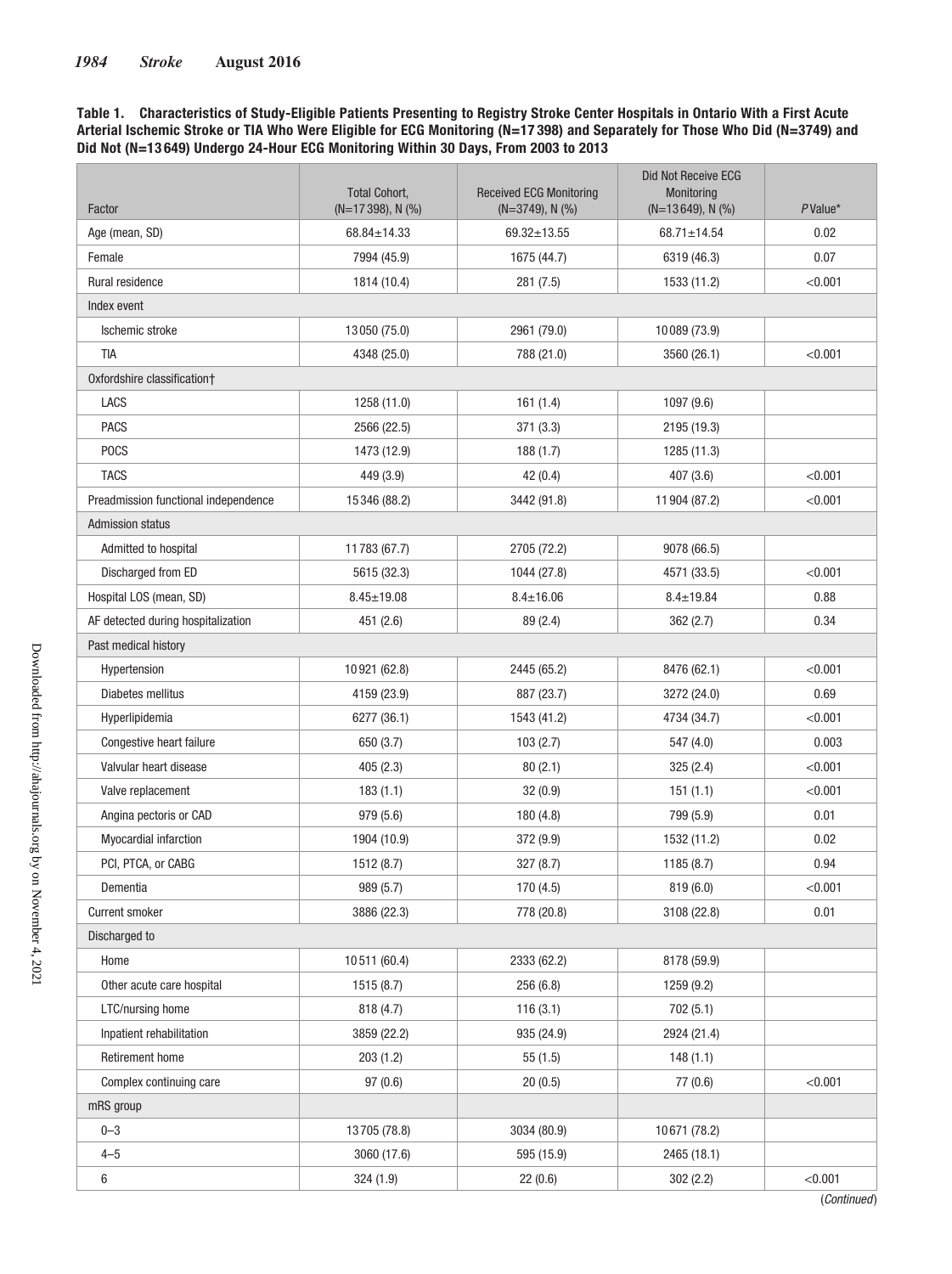| Factor                 | <b>Total Cohort,</b><br>$(N=17398)$ , N $(\%)$ | <b>Received ECG Monitoring</b><br>$(N=3749)$ , N $(\%)$ | Did Not Receive ECG<br>Monitoring<br>$(N=13649)$ , N $(\% )$ | $P$ Value* |  |  |
|------------------------|------------------------------------------------|---------------------------------------------------------|--------------------------------------------------------------|------------|--|--|
| Discharge status       |                                                |                                                         |                                                              |            |  |  |
| Dead                   | 324(1.9)                                       | 22(0.6)                                                 | 302(2.2)                                                     | < 0.001    |  |  |
| Death                  |                                                |                                                         |                                                              |            |  |  |
| $\leq 7$ d             | 245(1.4)                                       | 6(0.2)                                                  | 239(1.8)                                                     | < 0.001    |  |  |
| $\leq$ 30 d            | 533(3.1)                                       | 31(0.8)                                                 | 502(3.7)                                                     | < 0.001    |  |  |
| $\leq 90$ d            | 922(5.3)                                       | 99(2.6)                                                 | 823 (6.0)                                                    | < 0.001    |  |  |
| Readmission for stroke |                                                |                                                         |                                                              |            |  |  |
| $\leq 7$ d             | 187(1.1)                                       | 43(1.1)                                                 | 144(1.1)                                                     | 0.63       |  |  |
| $\leq$ 30 d            | 321(1.8)                                       | 82(2.2)                                                 | 239(1.8)                                                     | 0.08       |  |  |
| $\leq 90$ d            | 434(2.5)                                       | 108(2.9)                                                | 326(2.4)                                                     | 0.09       |  |  |

## **Table 1. Continued**

AF indicates atrial fibrillation; CABG, coronary artery bypass graft; CAD, coronary artery disease; ED, emergency department; LACS, lacunar syndrome; LOS, length of stay; LTC, long term care; mRS, modified Rankin Scale; PACS, partial anterior circulation syndrome; PCI, percutaneous coronary intervention; POCS, posterior circulation syndrome; PTCA, percutaneous transluminal coronary angioplasty; SD, standard deviation; TACS, total anterior circulation stroke; and TIA, transient ischemic attack.

\*P value for Chi-square or t tests comparing patients who did and did not undergo monitoring in ≤30 days poststroke/TIA.

†Data only available ≤2009 (N=11 391).

either >60-hour Holter or an event loop recorder (Table 2). The median time from stroke or TIA to the first Holter monitoring procedure was 9 days (interquartile range 3–25). Analysis of temporal trends showed an encouraging trend of increasing rates of 24-hour Holter monitoring within 30 days after stroke/TIA over time, ranging from 5% to 10% in fiscal years 2003 to 2006 to 20% to 40% in 2007 to 2009 and ≈45% in 2010 to 2013; rates of prolonged monitoring remained at <1%. Results of the survey regarding inpatient telemetry use indicated that, of the 12 registry hospitals, one reported providing routine inpatient telemetry for stroke inpatients from 2003 to 2015, one reported routine use beginning in 2014, and one reported selective use beginning in 2010, confirming that only a small minority of patients underwent inpatient telemetry in this cohort.

Unadjusted comparisons between prespecified subgroups showed that significantly more stroke/TIA patients who were admitted to registry hospitals or who represented ideal candidates for ECG monitoring underwent 24- and 48-hour Holter procedures across most time points (*P*<0.001), but that no association between groups for monitoring procedures >60 hours in duration was observed (Table 3).

Adjusted cause-specific multivariable Cox regression modeling indicated that patients who were admitted to hospital and were living independently before admission were more likely to undergo Holter monitoring within 30 days after stroke/TIA, whereas those who were under 75 years of age, resided in a rural location, had a disabling stroke (modified Rankin Scale score 4–5) or had a TIA because the presenting event were significantly less likely to undergo Holter monitoring within 30 days (Table 4).

In contrast to the low observed rate of ECG monitoring, nearly all patients (97.3%, 95% CI 97.0–97.6) underwent brain imaging (computed tomography or magnetic resonance imaging) and just over half (55.3%, 95% CI 54.6–56.1) received echocardiography (transthoracic echocardiography or transesophageal echocardiography) within 30 days of stroke/TIA. McNemar testing revealed that the proportion of patients receiving echocardiography within 30 days after stroke/TIA was significantly higher than those receiving Holter monitoring (of any duration) (*P*<0.001; Figure). An unadjusted odds estimate showed that patients were almost 2× more likely to undergo echocardiography than Holter monitoring within 30 days after stroke/TIA (odds ratio 1.8, 95% CI 1.67–2.01).

## **Discussion**

In this provincial stroke registry, we found that over the last decade, only one third (30.6%) of consecutive patients with a first acute ischemic stroke or TIA presenting to designated stroke centers received the minimum guideline-recommended 24-hour Holter ECG monitoring within 30 days of their index event. Less than 20% received such monitoring in the acute phase (within the first week after stroke). Of those who did undergo any monitoring, the vast majority of studies were limited to a single 24-hour Holter recording, and <1% of patients received prolonged monitoring beyond 48 hours.

As practice guidelines recommend a minimum of 24 hours of ECG monitoring after stroke,<sup>10–20</sup> these findings highlight an evidence–practice gap. Underutilization of ECG monitoring has implications for both etiologic stroke diagnosis and secondary stroke prevention. Approximately 25% of ischemic strokes are classified as cryptogenic, $22$  and a growing body of evidence indicates that undetected paroxysmal AF likely accounts for a proportion of these events.23,24 Current diagnostic criteria for an embolic stroke of undetermined source require a minimum of 24-hour Holter monitoring,<sup>22</sup> shown to detect AF in ≈5% of patients.<sup>4</sup> Four randomized trials have demonstrated the effectiveness of longer duration ECG monitoring for improving AF detection and increasing oral anticoagulant treatment rates,<sup>5-8</sup>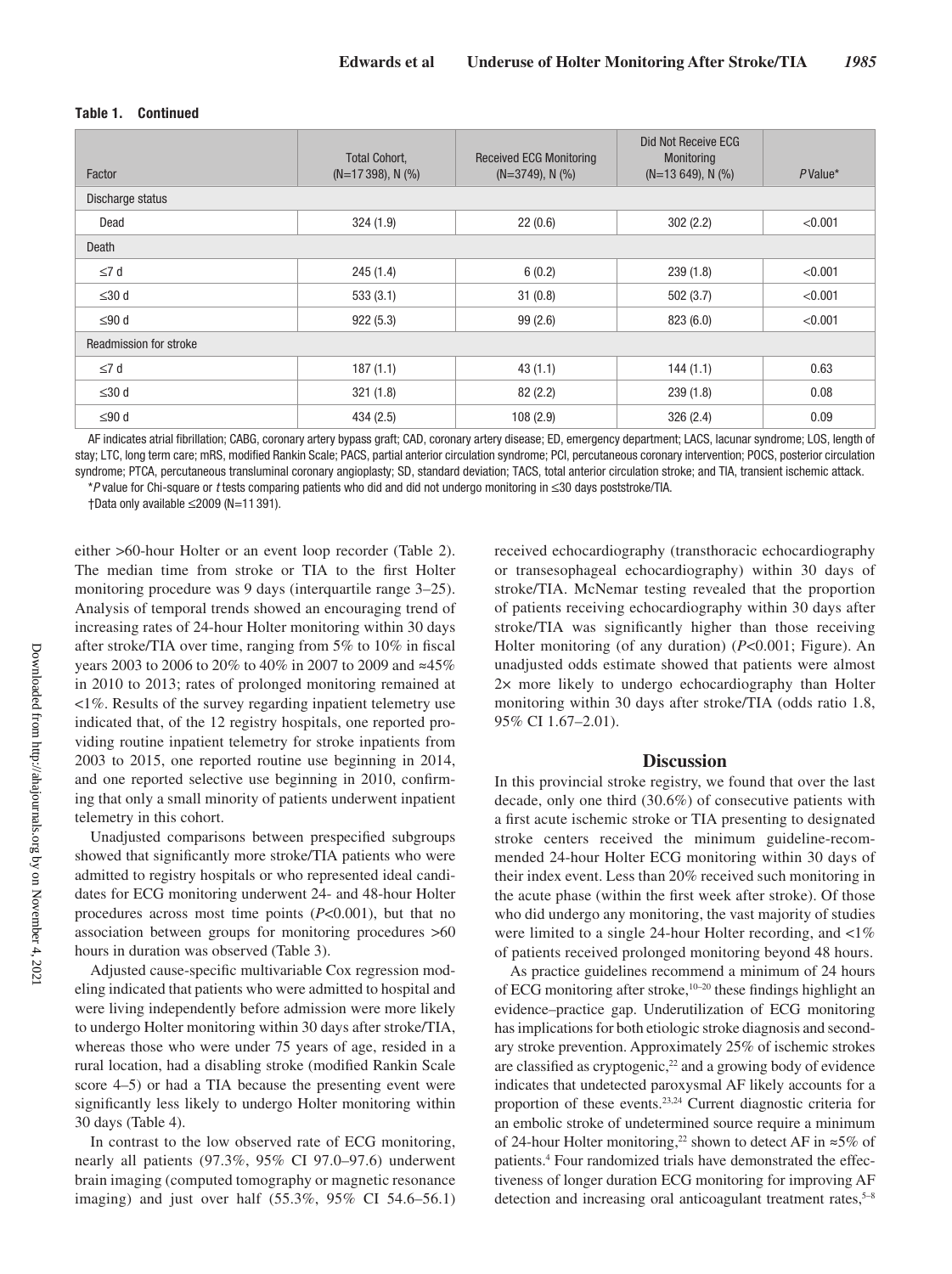**Table 2. Proportions of Patients Who Underwent at Least 24-Hour Holter Monitoring Within 30 Days After Stroke/TIA (Primary Outcome) and Single or Cumulative Monitoring at Maximum Durations of 24, 48, and >60 Hours or Prolonged Event Loop Recording Within 7, 30, and 90 Days After Stroke/TIA (Secondary Outcomes), From 2003 to 2013 (n=17 398)**

| <b>Monitoring Duration and</b><br>Time, days | Number of Patients Who<br><b>Received Monitoring</b> | <b>Proportion of Patients</b><br><b>Who Received</b><br>Monitoring, % | <b>Standard Error</b> | 95% Confidence<br>Interval, % |  |  |
|----------------------------------------------|------------------------------------------------------|-----------------------------------------------------------------------|-----------------------|-------------------------------|--|--|
| Primary outcome                              |                                                      |                                                                       |                       |                               |  |  |
| At least 24-h Holter                         |                                                      |                                                                       |                       |                               |  |  |
| Within 30 d                                  | 5318                                                 | 30.6                                                                  | 0.003                 | $29.8 - 31.4$                 |  |  |
| Secondary outcomes                           |                                                      |                                                                       |                       |                               |  |  |
| 24-h Holter                                  |                                                      |                                                                       |                       |                               |  |  |
| Within 7 d                                   | 2227                                                 | 12.8                                                                  | 0.002                 | $12.3 - 13.4$                 |  |  |
| Within 30 d                                  | 3749                                                 | 21.5                                                                  | 0.003                 | $20.9 - 22.3$                 |  |  |
| Within 90 d                                  | 4687                                                 | 26.9                                                                  | 0.003                 | $26.3 - 27.7$                 |  |  |
| 48-h Holter*                                 |                                                      |                                                                       |                       |                               |  |  |
| Within 7 d                                   | 798                                                  | 4.6                                                                   | 0.002                 | $4.3 - 5.0$                   |  |  |
| Within 30 d                                  | 1699                                                 | 9.8                                                                   | 0.002                 | $9.3 - 10.3$                  |  |  |
| Within 90 d                                  | 2253                                                 | 12.9                                                                  | 0.003                 | $12.4 - 13.5$                 |  |  |
| >60-h Holter*                                |                                                      |                                                                       |                       |                               |  |  |
| Within 7 d                                   | $\leq 5$                                             | < 0.1                                                                 | 0.000                 | $0.0 - 0.1$                   |  |  |
| Within 30 d                                  | 12                                                   | 0.1                                                                   | 0.000                 | $0.0 - 0.2$                   |  |  |
| Within 90 d                                  | 25                                                   | 0.1                                                                   | 0.000                 | $0.0 - 0.3$                   |  |  |
| Event loop recorder                          |                                                      |                                                                       |                       |                               |  |  |
| Within 7 d                                   | 6                                                    | < 0.1                                                                 | 0.000                 | $0.0 - 0.0$                   |  |  |
| Within 30 d                                  | 45                                                   | 0.3                                                                   | 0.000                 | $0.0 - 0.0$                   |  |  |
| Within 90 d                                  | 139                                                  | 0.8                                                                   | 0.001                 | $0.0 - 0.0$                   |  |  |

TIA indicates transient ischemic attack.

\*Includes patients who received multiple monitors (eg, 2 separate 24-h monitors=48-h).

and emerging guideline recommendations are now calling for prolonged ECG monitoring for selected patients with cryptogenic stroke.10,19,20 As anticoagulant therapy is superior to antiplatelet therapy for preventing stroke in patients with AF,<sup>25,26</sup> but is not usually prescribed for stroke/TIA patients unless AF is documented, the goal of ECG monitoring is to find AF that may change patient management. Although some patients will be found to have only brief subclinical AF of uncertain significance, others will have a significant AF burden that would likely benefit from anticoagulant therapy.20 Economic analysis suggests that 7 to 30 days of noninvasive ECG monitoring is likely to be a cost-effective strategy for detecting AF and preventing recurrent strokes.<sup>7,27</sup>

A striking observation in the present study is the discrepancy in the utilization of Holter monitoring relative to transthoracic echocardiography. We found that patients were almost 2× more likely to receive an echocardiogram than a Holter monitor study after stroke/TIA (odds ratio 1.8, 95% CI 1.67–2.01), a finding that we interpret as an evidence–practice paradox (Figure). Specifically, an additional 21% of patients had an echocardiogram compared with a Holter monitor within 90 days of stroke or TIA. However, if a patient is considered a candidate for

echocardiography, then a Holter or other ambulatory cardiac rhythm monitoring study is arguably at least as important, if not more important, for poststroke patient management.<sup>9</sup> Potential reasons for the observed low rates of ECG monitoring after stroke include lack of access to ambulatory ECG monitoring, lack of direct evidence that prolonged monitoring leads to lower rates of recurrent stroke, lack of inclusion of ECG monitoring as a quality measure, lack of emphasis on ECG monitoring in guidelines, and until recently, a lack of explicit guideline recommendations for any poststroke monitoring beyond 24 hours.

This study has limitations. We could not determine how many patients had inpatient telemetry (and for what duration), as this was not captured in the registry and is not consistently documented in hospital charts in clinical practice. However, our survey of participating hospitals indicated that only a small minority of patients would have had the opportunity to receive inpatient stroke unit telemetry in this cohort. Furthermore, negative inpatient telemetry does not exclude paroxysmal AF nor obviate the need for additional ambulatory ECG monitoring if AF is suspected, and similarly low rates of outpatient ECG monitoring were observed even among the patients who were not admitted to hospital (for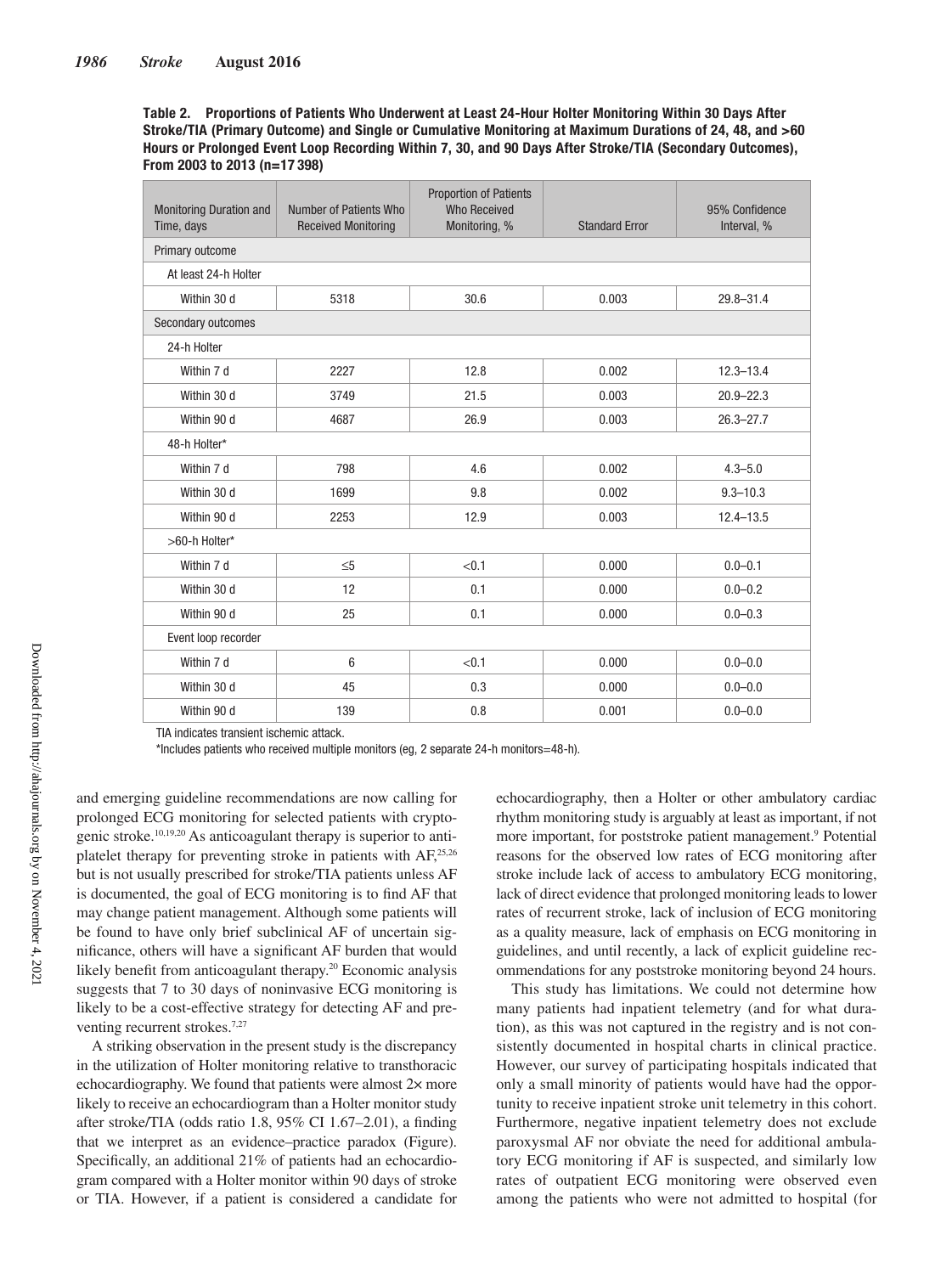|                                              | Event Proportion, %  |                                   |            | Event Proportion, % |                  |            |
|----------------------------------------------|----------------------|-----------------------------------|------------|---------------------|------------------|------------|
| <b>Monitoring Duration</b><br>and Time, days | Admitted $(N=11783)$ | <b>Not Admitted</b><br>$(N=5615)$ | $P$ Value* | Ideal $(N=12234)$   | Other $(N=5164)$ | $P$ Value* |
| 24-h Holter                                  |                      |                                   |            |                     |                  |            |
| 7 d                                          | 16.7                 | 4.6                               | < 0.001    | 12.9                | 12.5             | 0.48       |
| 30 d                                         | 23.0                 | 18.6                              | < 0.001    | 23.0                | 18.2             | < 0.001    |
| 90 d                                         | 26.1                 | 28.7                              | 0.002      | 29.7                | 20.5             | < 0.001    |
| 48-h Holter                                  |                      |                                   |            |                     |                  |            |
| 7 d                                          | 5.8                  | 2.0                               | < 0.001    | 5.1                 | 3.4              | < 0.001    |
| 30 d                                         | 10.5                 | 8.3                               | < 0.001    | 10.8                | 7.1              | < 0.001    |
| 90 d                                         | 12.9                 | 13.1                              | 0.59       | 14.7                | 8.8              | < 0.001    |
| >60-h Holter                                 |                      |                                   |            |                     |                  |            |
| 7 d                                          | 0.0                  | 0.0                               | 0.33       | 0.0                 | 0.0              | 0.36       |
| 30 d                                         | 0.1                  | 0.0                               | 0.25       | 0.1                 | 0.0              | 0.11       |
| 90 d                                         | 0.2                  | 0.1                               | 0.38       | 0.2                 | 0.1              | 0.29       |
| Event loop recorder                          |                      |                                   |            |                     |                  |            |
| 7 d                                          | 0.0                  | 0.1                               | 0.07       | 0.0                 | 0.0              | 0.48       |
| 30 d                                         | 0.2                  | 0.4                               | 0.04       | 0.4                 | 0.0              | < 0.001    |
| 90 d                                         | 0.8                  | 0.9                               | 0.35       | 1.1                 | 0.1              | < 0.001    |

**Table 3. Subgroup Comparisons of Patients Who Underwent Single or Cumulative ECG Monitoring Studies After Stroke/TIA, From 2003 to 2013**

TIA indicates transient ischemic attack.

\*P value for Chi-square comparisons between subgroups.

whom inpatient telemetry was not performed apart from whatever monitoring may have been conducted in the ED). In terms of generalizability, the results of this study reflect poststroke management in tertiary care centers in a Canadian healthcare system and, thus, may not be representative of diagnostic practices in other jurisdictions. However, our findings are consistent with reported low rates of ECG monitoring in other high-income countries.<sup>28,29</sup> Because our data reflect practice in hospitals with access to on-site Holter laboratories, it is likely that the rates of Holter monitoring are even lower in smaller community and rural hospitals. We acknowledge that ECG monitoring is not appropriate or necessary for all stroke patients, specifically those with catastrophic stroke, poor life expectancy, or contraindications to anticoagulant therapy. Ideal candidates for monitoring are elderly patients with an unexplained embolic stroke event, and good quality of life, who would be eligible for anticoagulant therapy if a sufficient burden of AF were detected. It is not possible from our stroke registry, however, to determine precisely which of our patients had an embolic stroke of undetermined source because this was not captured in the database. Based on the data available in our registry, we comprised an ideal subgroup as an approximation of individuals who we felt would represent prime candidates to consider for ECG monitoring.

## **Conclusions**

Over the past decade in a large provincial stroke registry, we found that the majority of stroke/TIA patients did not receive a 24-hour Holter monitor study within 90 days, and almost none underwent serial or prolonged ECG monitoring beyond 48 hours. The underuse of poststroke ECG monitoring over the past decade has likely contributed to an overdiagnosis of stroke events as cryptogenic, an underdiagnosis of AF, and missed anticoagulant treatment opportunities for secondary stroke prevention. This study underscores the need for

**Table 4. Patient Factors Associated With Undergoing Holter Monitoring Within 30 Days After Stroke/TIA, Adjusted Cause-Specific Competing Risks Multivariable Cox Regression Model**

| <b>Factors</b>                                       | Hazard<br>Ratio | 95%<br>Confidence<br>Interval | <i>P</i> Value |
|------------------------------------------------------|-----------------|-------------------------------|----------------|
| Age $(< 75 \text{ V})$                               | 0.92            | $0.86 - 0.98$                 | 0.02           |
| Rural residence                                      | 0.66            | $0.58 - 0.75$                 | < 0.001        |
| Atrial fibrillation diagnosed in<br>hospital*        | 0.87            | $0.70 - 1.09$                 | 0.27           |
| Preadmission independence                            | 1.50            | $1.32 - 1.70$                 | < 0.001        |
| Moderate stroke severity<br>$(mRS=4-5)$ <sup>+</sup> | 0.82            | $0.75 - 0.90$                 | < 0.001        |
| Presenting event TIA                                 | 0.80            | $0.74 - 0.88$                 | < 0.001        |
| Admission to registry hospital                       | 1.30            | $1.20 - 1.42$                 | < 0.001        |
| Prior history of dementia                            | 0.91            | $0.78 - 1.08$                 | 0.29           |

mRS indicates modified Rankin Scale; and TIA, transient ischemic attack. \*Refers to those individuals who had newly-detected atrial fibrillation during the hospital stay.

†mRS=0–3 used as reference category.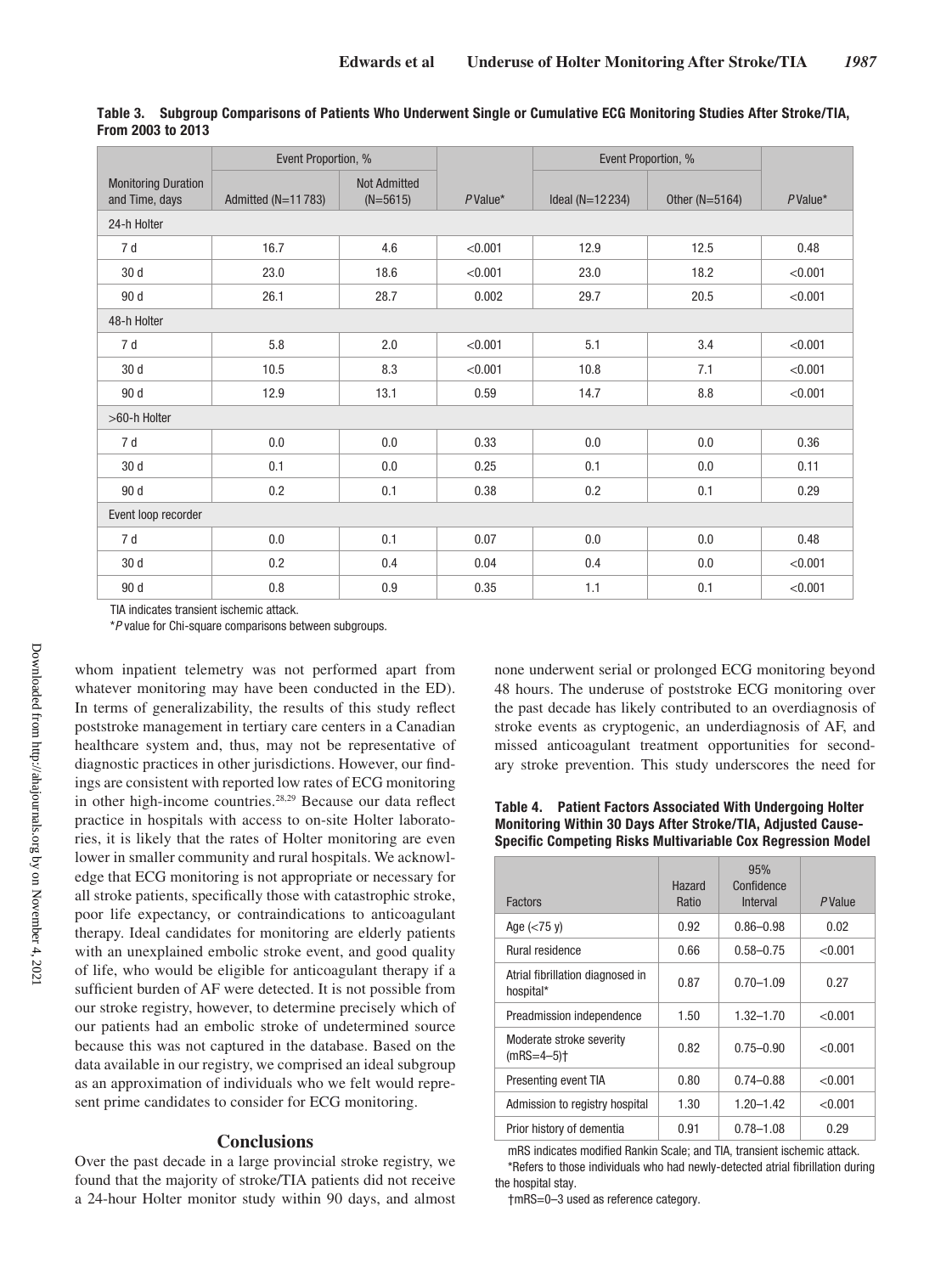

**Figure.** Proportion of patients undergoing at least 24 hours of Holter monitoring versus brain imaging (CT and MRI) and echocardiography (TTE or TEE) within 7, 30, and 90 days of stroke/TIA. CT indicates computed tomography; MRI, magnetic resonance imaging; TEE, transesophageal echocardiography; TIA, transient ischemic attack; and TTE, transthoracic echocardiography.

clinicians and policymakers to address the gap between recent evidence regarding the effectiveness of ECG monitoring for AF detection and real-world practices.

## **Sources of Funding**

This work was supported by a provincial peer-reviewed grant from the Ontario Centres of Excellence (Advancing Health Program). Dr Gladstone has received support from the Bastable-Potts Chair in Stroke Research at Sunnybrook Health Sciences Centre, the Sam Sorbara Charitable Foundation, the Sunnybrook Department of Medicine, and the University of Toronto Department of Medicine Eaton Scholar Award. Dr Edwards is supported by a Heart and Stroke Foundation Focus on Stroke Post-Doctoral Fellowship. Dr Kapral is supported by a Career Investigator award from the Heart and Stroke Foundation, Ontario Provincial Office.

## **Disclosures**

Dr Gladstone has received honoraria for lectures or advisory boards from Bayer, Boehringer Ingelheim, Bristol-Meyers Squibb, Daiichi-Sankyo, and Pfizer. Dr Gladstone is principal investigator of the EMBRACE and SCREEN-AF trials of atrial fibrillation screening and was coprincipal applicant with m-Health Solutions on a peerreviewed Ontario Centres of Excellence grant. Dr Gustavo Saposnik is supported by the Distinguished Clinician Scientist Award given by Heart and Stroke Foundation of Canada after an open peer-reviewed competition and is Section Editor of Emerging Therapies for Stroke Journal. The Ontario Stroke Registry was funded by the Canadian Stroke Network and the Ontario Ministry of Health and Long-Term

Care (MOHLTC). The Institute for Clinical Evaluative Sciences (ICES) is supported by an operating grant from the MOHLTC. The other authors report no conflicts.

#### **References**

- 1. Go AS, Hylek EM, Phillips KA, Chang Y, Henault LE, Selby JV, et al. Prevalence of diagnosed atrial fibrillation in adults: national implications for rhythm management and stroke prevention: the Anticoagulation and Risk Factors in Atrial Fibrillation (ATRIA) study. *JAMA*. 2001;285:2370–2375.
- 2. Rizos T, Wagner A, Jenetzky E, Ringleb PA, Becker R, Hacke W, et al. Paroxysmal atrial fibrillation is more prevalent than persistent atrial fibrillation in acute stroke and transient ischemic attack patients. *Cerebrovasc Dis*. 2011;32:276–282. doi: 10.1159/000330348.
- 3. Sposato LA, Cipriano LE, Saposnik G, Ruíz Vargas E, Riccio PM, Hachinski V. Diagnosis of atrial fibrillation after stroke and transient ischaemic attack: a systematic review and meta-analysis. *Lancet Neurol*. 2015;14:377–387. doi: 10.1016/S1474-4422(15)70027-X.
- 4. Liao J, Khalid Z, Scallan C, Morillo C, O'Donnell M. Noninvasive cardiac monitoring for detecting paroxysmal atrial fibrillation or flutter after acute ischemic stroke: a systematic review. *Stroke*. 2007;38:2935–2940. doi: 10.1161/STROKEAHA.106.478685.
- 5. Gladstone DJ, Spring M, Dorian P, Panzov V, Thorpe KE, Hall J, et al; EMBRACE Investigators and Coordinators. Atrial fibrillation in patients with cryptogenic stroke. *N Engl J Med*. 2014;370:2467–2477. doi: 10.1056/NEJMoa1311376.
- 6. Sanna T, Diener HC, Passman RS, Di Lazzaro V, Bernstein RA, Morillo CA, et al; CRYSTAL AF Investigators. Cryptogenic stroke and underlying atrial fibrillation. *N Engl J Med*. 2014;370:2478–2486. doi: 10.1056/ NEJMoa1313600.